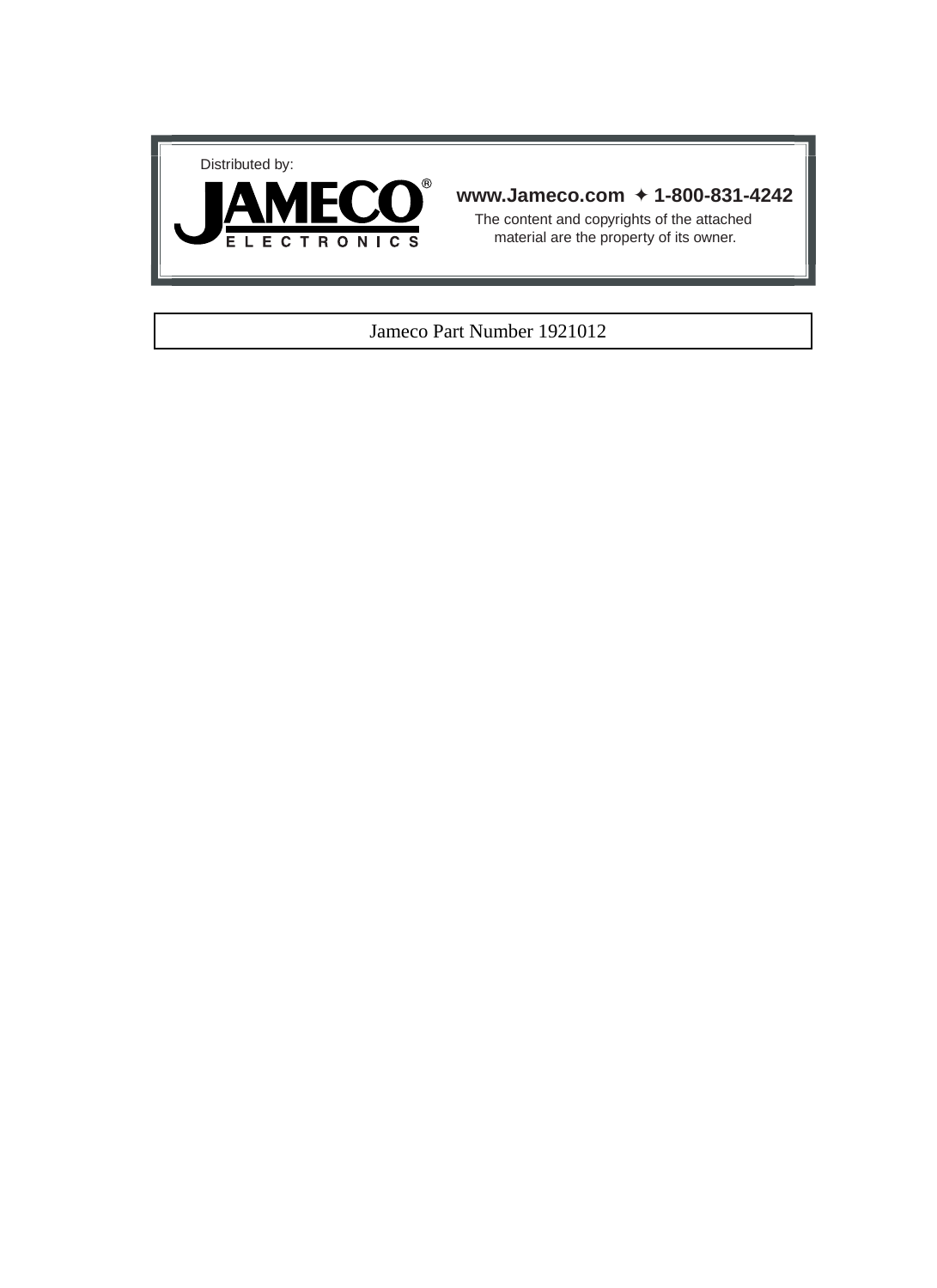# BZX84B4V7LT1,<br>BZX84C2V4LT1 Series <u>Bazarta State State State State State State State State State State State State State State State State State S</u>

# 22 Europe Regulators Regulators Regulators Regulators Regulators Regulators Regulators Regulators Regulators R **225 mW SOT−23 Surface Mount**

This series of Zener diodes is offered in the convenient, surface mount plastic SOT−23 package. These devices are designed to provide voltage regulation with minimum space requirement. They are well suited for applications such as cellular phones, hand held portables, and high density PC boards.

#### **Features**

- 225 mW Rating on FR−4 or FR−5 Board
- Zener Breakdown Voltage Range − 2.4 V to 75 V
- Package Designed for Optimal Automated Board Assembly
- Small Package Size for High Density Applications
- ESD Rating of Class 3 (>16 KV) per Human Body Model
- Tight Tolerance Series Available (See Page [4\)](#page-4-0)
- Pb−Free Packages are Available

#### **Mechanical Characteristics**

**CASE:** Void-free, transfer-molded, thermosetting plastic case **FINISH:** Corrosion resistant finish, easily Solderable

**MAXIMUM CASE TEMPERATURE FOR SOLDERING PURPOSES:** 260°C for 10 Seconds

**POLARITY:** Cathode indicated by polarity band **FLAMMABILITY RATING:** UL 94 V−0

#### **MAXIMUM RATINGS**

| Rating                                                                                                                                                                   | Symbol                   | Max                | Unit                                 |
|--------------------------------------------------------------------------------------------------------------------------------------------------------------------------|--------------------------|--------------------|--------------------------------------|
| Total Power Dissipation on FR-5 Board,<br>(Note 1) $\textcircled{2}$ T <sub>A</sub> = 25 <sup>o</sup> C<br>Derated above 25°C<br>Thermal Resistance, Junction-to-Ambient | $P_D$<br>$R_{\theta,IA}$ | 225<br>1.8<br>556  | mW<br>$mW$ /°C<br>$\rm ^{\circ}$ C/W |
| Total Power Dissipation on Alumina<br>Substrate, (Note 2) $\textcircled{2}$ T <sub>A</sub> = 25°C<br>Derated above 25°C<br>Thermal Resistance, Junction-to-Ambient       | $P_D$<br>$R_{\theta,IA}$ | 300<br>2.4<br>417  | mW<br>$mW$ /°C<br>$\rm ^{\circ}$ C/W |
| Junction and Storage Temperature Range                                                                                                                                   | $T_{J}$ , $T_{stg}$      | $-65$ to<br>$+150$ | $^{\circ}C$                          |

Maximum ratings are those values beyond which device damage can occur. Maximum ratings applied to the device are individual stress limit values (not normal operating conditions) and are not valid simultaneously. If these limits are exceeded, device functional operation is not implied, damage may occur and reliability may be affected.

1. FR−5 = 1.0 X 0.75 X 0.62 in.

2. Alumina = 0.4 X 0.3 X 0.024 in., 99.5% alumina.



# ON Semiconductor®

**http://onsemi.com**







xxx = Device Code

 $=$  Date Code\* M<br>-

= Pb−Free Package

\*Date Code orientation may vary depending upon manufacturing location. (Note: Microdot may be in either location)

### **ORDERING INFORMATION**

| <b>Device</b> | Package               | Shipping <sup><math>\dagger</math></sup> |
|---------------|-----------------------|------------------------------------------|
| BZX84CxxxLT1  | $SOT-23$              | 3000/Tape & Reel                         |
| BZX84CxxxLT1G | $SOT-23$<br>(Pb-Free) | 3000/Tape & Reel                         |
| BZX84CxxxLT3  | $SOT-23$              | 10,000/Tape & Reel                       |
| BZX84CxxxLT3G | $SOT-23$<br>(Pb-Free) | 10,000/Tape & Reel                       |
| BZX84BxxxLT1  | $SOT-23$              | 3000/Tape & Reel                         |
| BZX84BxxxLT1G | $SOT-23$<br>(Pb-Free) | 3000/Tape & Reel                         |
| BZX84BxxxLT3  | $SOT-23$              | 10,000/Tape & Reel                       |
| BZX84BxxxLT3G | SOT-23<br>(Pb-Free)   | 10,000/Tape & Reel                       |

†For information on tape and reel specifications, including part orientation and tape sizes, please refer to our Tape and Reel Packaging Specification Brochure, BRD8011/D.

#### **DEVICE MARKING INFORMATION**

See specific marking information in the device marking column of the Electrical Characteristics table on page [3 of](#page-3-0) [this data sheet.](#page-3-0)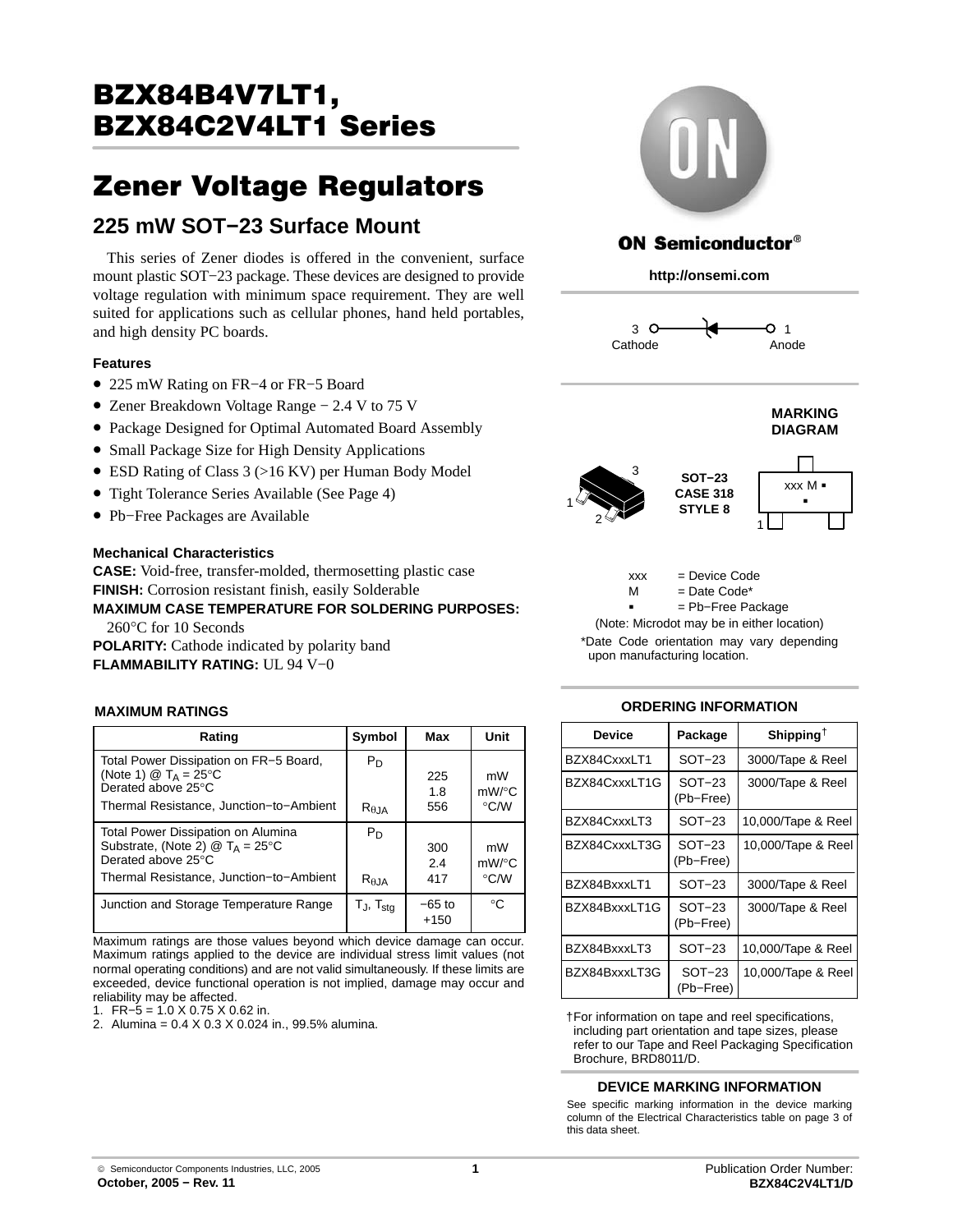#### **ELECTRICAL CHARACTERISTICS**

(Pinout: 1-Anode, 2-No Connection, 3-Cathode) ( $T_A = 25^{\circ}$ C unless otherwise noted,  $V_F = 0.95$  V Max. @  $I_F = 10$  mA)

| Symbol         | Parameter                                                     |
|----------------|---------------------------------------------------------------|
| V <sub>7</sub> | Reverse Zener Voltage $@$ $ _{7}$                             |
| Izτ            | <b>Reverse Current</b>                                        |
| $Z_{7T}$       | Maximum Zener Impedance @ I <sub>7T</sub>                     |
| l <sub>R</sub> | Reverse Leakage Current @ V <sub>R</sub>                      |
| $V_{R}$        | Reverse Voltage                                               |
| ΙF             | <b>Forward Current</b>                                        |
| VF             | Forward Voltage $@$ I <sub>F</sub>                            |
| $\Theta V_{7}$ | Maximum Temperature Coefficient of V <sub>7</sub>             |
| C              | Max. Capacitance $\circledR$ V <sub>R</sub> = 0 and f = 1 MHz |

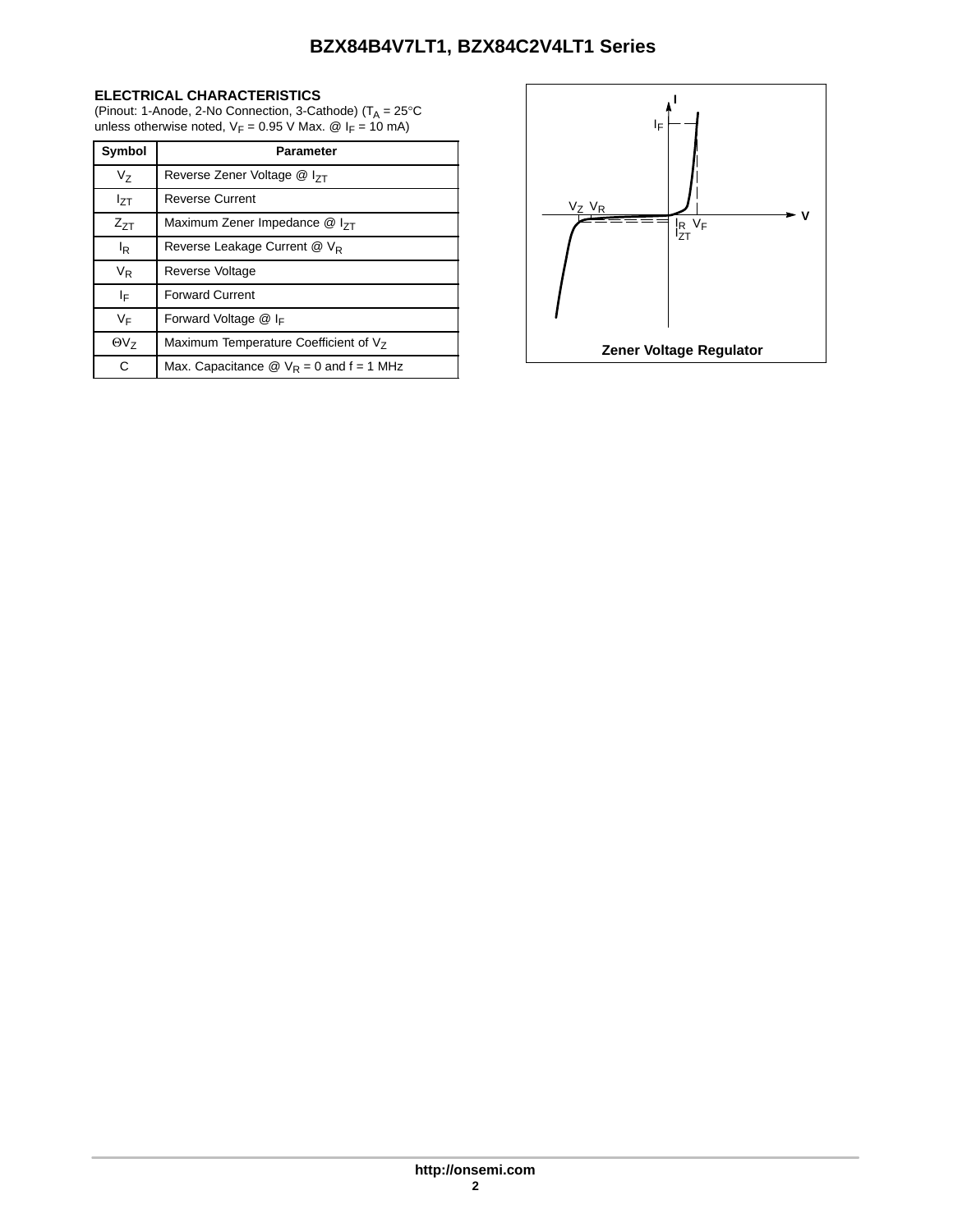#### <span id="page-3-0"></span>**ELECTRICAL CHARACTERISTICS − BZX84CxxxLT1 SERIES (STANDARD TOLERANCE)**

(Pinout: 1-Anode, 2-No Connection, 3-Cathode) ( $T_A = 25^\circ$ C unless otherwise noted,  $V_F = 0.90$  V Max. @  $I_F = 10$  mA) (Devices listed in *bold, italic* are ON Semiconductor Preferred devices.)

|                 |                                 |                | V <sub>Z1</sub> (Volts)<br>@ $I_{ZT1} = 5$ mA<br>(Note 3) |      | $Z_{ZT1}$<br>$(\Omega)$   |      | $V_{Z2}$ (V)<br>@ $I_{ZT2} = 1$ mA<br>(Note 3)            | $Z_{ZT2}$<br>$(\Omega)$           |                | $V_{Z3} (V)$<br>@ $I_{ZT3} = 20$ mA<br>(Note 3) | $Z_{ZT3}$<br>$(\Omega)$       | Leakage<br>Current            | <b>Max Reverse</b>    | $\theta$ <sub>VZ</sub><br>(mV/k)<br>@ $I_{ZT1} = 5$ mA |                           | C(pF)                     |
|-----------------|---------------------------------|----------------|-----------------------------------------------------------|------|---------------------------|------|-----------------------------------------------------------|-----------------------------------|----------------|-------------------------------------------------|-------------------------------|-------------------------------|-----------------------|--------------------------------------------------------|---------------------------|---------------------------|
| Device*         | <b>Device</b><br><b>Marking</b> | Min            | Nom                                                       | Max  | @ $I_{ZT1} =$<br>5 mA     | Min  | Max                                                       | $@I_{ZT2}=$<br>1 mA               | Min            | Max                                             | $@I_{ZT3} =$<br>20 mA         | <sup>I</sup> R<br>@<br>μA     | $V_R$<br><b>Volts</b> | Min                                                    | Max                       | $@V_R = 0$<br>$f = 1$ MHz |
| BZX84C2V4LT1, G | Z11                             | 2.2            | 2.4                                                       | 2.6  | 100                       | 1.7  | 2.1                                                       | 600                               | 2.6            | 3.2                                             | 50                            | 50                            | $\mathbf{1}$          | $-3.5$                                                 | $\mathbf 0$               | 450                       |
| BZX84C2V7LT1, G | Z12                             | 2.5            | 2.7                                                       | 2.9  | 100                       | 1.9  | 2.4                                                       | 600                               | 3              | 3.6                                             | 50                            | 20                            | $\mathbf{1}$          | $-3.5$                                                 | $\mathbf 0$               | 450                       |
| BZX84C3V0LT1, G | Z13                             | 2.8            | 3                                                         | 3.2  | 95                        | 2.1  | 2.7                                                       | 600                               | 3.3            | 3.9                                             | 50                            | 10                            | $\mathbf{1}$          | $-3.5$                                                 | $\mathbf 0$               | 450                       |
| BZX84C3V3LT1, G | Z14                             | 3.1            | 3.3                                                       | 3.5  | 95                        | 2.3  | 2.9                                                       | 600                               | 3.6            | 4.2                                             | 40                            | 5                             | $\mathbf{1}$          | $-3.5$                                                 | $\mathbf 0$               | 450                       |
| BZX84C3V6LT1, G | Z15                             | 3.4            | 3.6                                                       | 3.8  | 90                        | 2.7  | 3.3                                                       | 600                               | 3.9            | 4.5                                             | 40                            | 5                             | $\mathbf{1}$          | $-3.5$                                                 | $\mathbf 0$               | 450                       |
| BZX84C3V9LT1. G | Z16                             | 3.7            | 3.9                                                       | 4.1  | 90                        | 2.9  | 3.5                                                       | 600                               | 4.1            | 4.7                                             | 30                            | 3                             | $\mathbf{1}$          | $-3.5$                                                 | $-2.5$                    | 450                       |
| BZX84C4V3LT1, G | W <sub>9</sub>                  | $\overline{4}$ | 4.3                                                       | 4.6  | 90                        | 3.3  | $\overline{4}$                                            | 600                               | 4.4            | 5.1                                             | 30                            | 3                             | $\mathbf{1}$          | $-3.5$                                                 | $\mathbf 0$               | 450                       |
| BZX84C4V7LT1, G | Z1                              | 4.4            | 4.7                                                       | 5    | 80                        | 3.7  | 4.7                                                       | 500                               | 4.5            | 5.4                                             | 15                            | 3                             | $\mathbf{z}$          | $-3.5$                                                 | 0.2                       | 260                       |
| BZX84C5V1LT1, G | Z <sub>2</sub>                  | 4.8            | 5.1                                                       | 5.4  | 60                        | 4.2  | 5.3                                                       | 480                               | 5              | 5.9                                             | 15                            | $\mathbf{z}$                  | 2                     | $-2.7$                                                 | 1.2                       | 225                       |
| BZX84C5V6LT1, G | Z3                              | 5.2            | 5.6                                                       | 6    | 40                        | 4.8  | 6                                                         | 400                               | 5.2            | 6.3                                             | 10                            | $\mathbf{1}$                  | $\overline{2}$        | $-2.0$                                                 | 2.5                       | 200                       |
| BZX84C6V2LT1, G | Z4                              | 5.8            | 6.2                                                       | 6.6  | 10                        | 5.6  | 6.6                                                       | 150                               | 5.8            | 6.8                                             | 6                             | 3                             | 4                     | 0.4                                                    | 3.7                       | 185                       |
| BZX84C6V8LT1, G | Z <sub>5</sub>                  | 6.4            | 6.8                                                       | 7.2  | 15                        | 6.3  | 7.2                                                       | 80                                | 6.4            | 7.4                                             | 6                             | $\overline{2}$                | 4                     | 1.2                                                    | 4.5                       | 155                       |
| BZX84C7V5LT1, G | Z <sub>6</sub>                  | $\overline{7}$ | 7.5                                                       | 7.9  | 15                        | 6.9  | 7.9                                                       | 80                                | $\overline{7}$ | 8                                               | 6                             | $\overline{1}$                | 5                     | 2.5                                                    | 5.3                       | 140                       |
| BZX84C8V2LT1, G | Z7                              | 7.7            | 8.2                                                       | 8.7  | 15                        | 7.6  | 8.7                                                       | 80                                | 7.7            | 8.8                                             | 6                             | 0.7                           | 5                     | 3.2                                                    | 6.2                       | 135                       |
| BZX84C9V1LT1, G | Z8                              | 8.5            | 9.1                                                       | 9.6  | 15                        | 8.4  | 9.6                                                       | 100                               | 8.5            | 9.7                                             | 8                             | 0.5                           | 6                     | 3.8                                                    | 7.0                       | 130                       |
| BZX84C10LT1, G  | Z <sub>9</sub>                  | 9.4            | 10                                                        | 10.6 | 20                        | 9.3  | 10.6                                                      | 150                               | 9.4            | 10.7                                            | 10                            | 0.2                           | $\overline{7}$        | 4.5                                                    | 8.0                       | 130                       |
| BZX84C11LT1, G  | Y1                              | 10.4           | 11                                                        | 11.6 | 20                        | 10.2 | 11.6                                                      | 150                               | 10.4           | 11.8                                            | 10                            | 0.1                           | 8                     | 5.4                                                    | 9.0                       | 130                       |
| BZX84C12LT1, G  | Y2                              | 11.4           | 12                                                        | 12.7 | 25                        | 11.2 | 12.7                                                      | 150                               | 11.4           | 12.9                                            | 10                            | 0.1                           | 8                     | 6.0                                                    | 10.0                      | 130                       |
| BZX84C13LT1, G  | Y3                              | 12.4           | 13                                                        | 14.1 | 30                        | 12.3 | 14                                                        | 170                               | 12.5           | 14.2                                            | 15                            | 0.1                           | 8                     | 7.0                                                    | 11.0                      | 120                       |
| BZX84C15LT1, G  | Y4                              | 13.8           | 15                                                        | 15.6 | 30                        | 13.7 | 15.5                                                      | 200                               | 13.9           | 15.7                                            | 20                            | 0.05                          | 10.5                  | 9.2                                                    | 13.0                      | 110                       |
| BZX84C16LT1, G  | Y <sub>5</sub>                  | 15.3           | 16                                                        | 17.1 | 40                        | 15.2 | 17                                                        | 200                               | 15.4           | 17.2                                            | 20                            | 0.05                          | 11.2                  | 10.4                                                   | 14.0                      | 105                       |
| BZX84C18LT1, G  | Y6                              | 16.8           | 18                                                        | 19.1 | 45                        | 16.7 | 19                                                        | 225                               | 16.9           | 19.2                                            | 20                            | 0.05                          | 12.6                  | 12.4                                                   | 16.0                      | 100                       |
| BZX84C20LT1, G  | Y7                              | 18.8           | 20                                                        | 21.2 | 55                        | 18.7 | 21.1                                                      | 225                               | 18.9           | 21.4                                            | 20                            | 0.05                          | 14                    | 14.4                                                   | 18.0                      | 85                        |
| BZX84C22LT1, G  | Y8                              | 20.8           | 22                                                        | 23.3 | 55                        | 20.7 | 23.2                                                      | 250                               | 20.9           | 23.4                                            | 25                            | 0.05                          | 15.4                  | 16.4                                                   | 20.0                      | 85                        |
| BZX84C24LT1, G  | Y9                              | 22.8           | 24                                                        | 25.6 | 70                        | 22.7 | 25.5                                                      | 250                               | 22.9           | 25.7                                            | 25                            | 0.05                          | 16.8                  | 18.4                                                   | 22.0                      | 80                        |
|                 |                                 |                | V <sub>Z1</sub> Below<br>@ $I_{ZT1} = 2$ mA               |      | $Z_{ZT1}$<br><b>Below</b> |      | V <sub>Z2</sub> Below<br>@ I <sub>ZT2</sub> = 0.1 m-<br>Α | $Z_{ZT2}$<br><b>Below</b>         |                | V <sub>Z3</sub> Below<br>@ $I_{ZT3} = 10$ mA    | $Z_{ZT3}$<br><b>Below</b>     | <b>Max Reverse</b><br>Leakage | Current               | $\theta$ <sub>VZ</sub><br>(mV/k) Below                 | @ I <sub>ZT1</sub> = 2 mA | C (pF)                    |
| <b>Device</b>   | Device<br><b>Marking</b>        | Min            | Nom                                                       | Max  | @ $I_{ZT1} =$<br>2 mA     | Min  | Max                                                       | $@I_{ZT4}=$<br>0.5 <sub>m</sub> A | Min            | Max                                             | @ I <sub>ZT3</sub> =<br>10 mA | ΙŖ.<br>$^\circledR$<br>μA     | $V_R$<br>(V)          | Min                                                    | Max                       | $@V_R = 0$<br>$f = 1$ MHz |
| BZX84C27LT1, G  | Y10                             | 25.1           | 27                                                        | 28.9 | 80                        | 25   | 28.9                                                      | 300                               | 25.2           | 29.3                                            | 45                            | 0.05                          | 18.9                  | 21.4                                                   | 25.3                      | 70                        |
| BZX84C30LT1, G  | Y11                             | 28             | 30                                                        | 32   | 80                        | 27.8 | 32                                                        | 300                               | 28.1           | 32.4                                            | 50                            | 0.05                          | 21                    | 24.4                                                   | 29.4                      | 70                        |
| BZX84C33LT1, G  | Y12                             | 31             | 33                                                        | 35   | 80                        | 30.8 | 35                                                        | 325                               | 31.1           | 35.4                                            | 55                            | 0.05                          | 23.1                  | 27.4                                                   | 33.4                      | 70                        |
| BZX84C36LT1, G  | Y13                             | 34             | 36                                                        | 38   | 90                        | 33.8 | 38                                                        | 350                               | 34.1           | 38.4                                            | 60                            | 0.05                          | 25.2                  | 30.4                                                   | 37.4                      | 70                        |
| BZX84C39LT1, G  | Y14                             | 37             | 39                                                        | 41   | 130                       | 36.7 | 41                                                        | 350                               | 37.1           | 41.5                                            | 70                            | 0.05                          | 27.3                  | 33.4                                                   | 41.2                      | 45                        |
| BZX84C43LT1, G  | Y15                             | 40             | 43                                                        | 46   | 150                       | 39.7 | 46                                                        | 375                               | 40.1           | 46.5                                            | 80                            | 0.05                          | 30.1                  | 37.6                                                   | 46.6                      | 40                        |
| BZX84C47LT1, G  | Y16                             | 44             | 47                                                        | 50   | 170                       | 43.7 | 50                                                        | 375                               | 44.1           | 50.5                                            | 90                            | 0.05                          | 32.9                  | 42.0                                                   | 51.8                      | 40                        |
| BZX84C51LT1, G  | Y17                             | 48             | 51                                                        | 54   | 180                       | 47.6 | 54                                                        | 400                               | 48.1           | 54.6                                            | 100                           | 0.05                          | 35.7                  | 46.6                                                   | 57.2                      | 40                        |
| BZX84C56LT1, G  | Y18                             | 52             | 56                                                        | 60   | 200                       | 51.5 | 60                                                        | 425                               | 52.1           | 60.8                                            | 110                           | 0.05                          | 39.2                  | 52.2                                                   | 63.8                      | 40                        |
| BZX84C62LT1, G  | Y19                             | 58             | 62                                                        | 66   | 215                       | 57.4 | 66                                                        | 450                               | 58.2           | 67                                              | 120                           | 0.05                          | 43.4                  | 58.8                                                   | 71.6                      | 35                        |
| BZX84C68LT1, G  | Y20                             | 64             | 68                                                        | 72   | 240                       | 63.4 | 72                                                        | 475                               | 64.2           | 73.2                                            | 130                           | 0.05                          | 47.6                  | 65.6                                                   | 79.8                      | 35                        |
| BZX84C75LT1, G  | Y21                             | 70             | 75                                                        | 79   | 255                       | 69.4 | 79                                                        | 500                               | 70.3           | 80.2                                            | 140                           | 0.05                          | 52.5                  | 73.4                                                   | 88.6                      | 35                        |

3. Zener voltage is measured with a pulse test current  $I_Z$  at an ambient temperature of 25°C.

\* The "G" suffix indicates Pb−Free package available.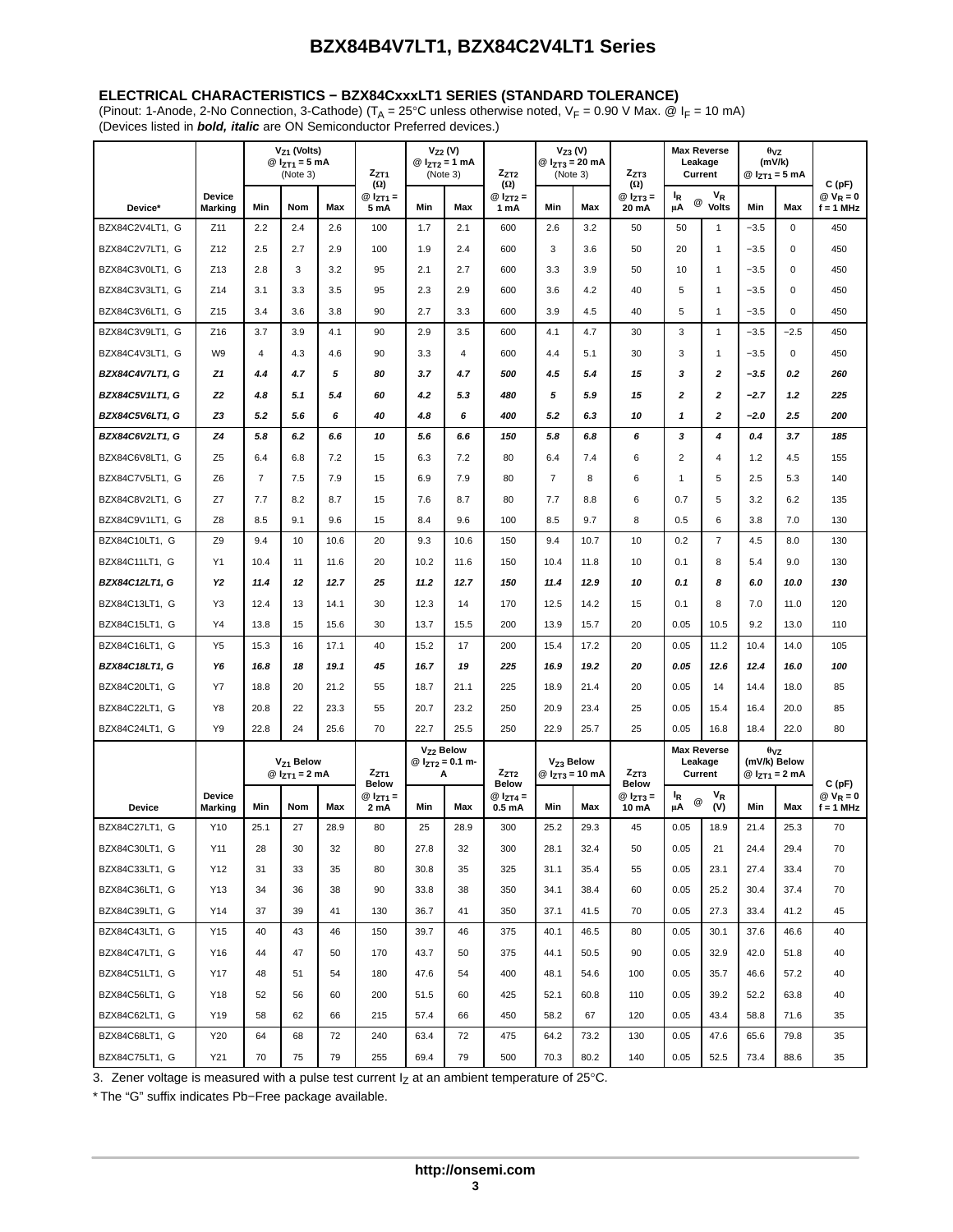#### <span id="page-4-0"></span>**ELECTRICAL CHARACTERISTICS − BZX84BxxxL (Tight Tolerance Series)**

(Pinout: 1-Anode, 2-No Connection, 3-Cathode) ( $T_A = 25^\circ$ C unless otherwise noted,  $V_F = 0.90$  V Max. @  $I_F = 10$  mA)

|                 |                 |            |                                             |      | $Z_{ZT}(\Omega)$ @<br>$I_{7T} = 5$ mA | <b>Max Reverse</b><br>Leakage<br>Current |                | $\theta$ <sub>VZ</sub><br>(mV/k) |                |                        |  |
|-----------------|-----------------|------------|---------------------------------------------|------|---------------------------------------|------------------------------------------|----------------|----------------------------------|----------------|------------------------|--|
|                 | <b>Device</b>   |            | $V_Z$ (Volts) @ $I_{ZT} = 5$ mA<br>(Note 4) |      | (Note 4)                              | $I_R$<br>$^{\copyright}$                 | $V_R$          | $@I_{ZT} = 5 mA$                 |                | C(pF)<br>@ $V_R = 0$ , |  |
| <b>Device</b>   | <b>Marking</b>  | <b>Min</b> | <b>Nom</b>                                  | Max  | Max                                   | μA                                       | <b>Volts</b>   |                                  | Max            | $f = 1$ MHz            |  |
| BZX84B4V7LT1, G | T <sub>10</sub> | 4.61       | 4.7                                         | 4.79 | 80                                    | 3                                        | $\overline{2}$ | $-3.5$                           | 0.2            | 260                    |  |
| BZX84B5V1LT1, G | T <sub>11</sub> | 5.00       | 5.1                                         | 5.20 | 60                                    | $\overline{2}$                           | $\overline{2}$ | $-2.7$                           | 1.2            | 225                    |  |
| BZX84B5V6LT1, G | T <sub>12</sub> | 5.49       | 5.6                                         | 5.71 | 40                                    | 1                                        | $\overline{2}$ | $-2$                             | 2.5            | 200                    |  |
| BZX84B6V2LT1, G | T <sub>13</sub> | 6.08       | 6.2                                         | 6.32 | 10                                    | 3                                        | 4              | 0.4                              | 3.7            | 185                    |  |
| BZX84B6V8LT1, G | T <sub>14</sub> | 6.66       | 6.8                                         | 6.94 | 15                                    | $\overline{2}$                           | 4              | 1.2                              | 4.5            | 155                    |  |
| BZX84B7V5LT1, G | T <sub>15</sub> | 7.35       | 7.5                                         | 7.65 | 15                                    |                                          | 5              | 2.5                              | 5.3            | 140                    |  |
| BZX84B8V2LT1, G | T16             | 8.04       | 8.2                                         | 8.36 | 15                                    | 0.7                                      | 5              | 3.2                              | 6.2            | 135                    |  |
| BZX84B9V1LT1, G | T <sub>17</sub> | 8.92       | 9.1                                         | 9.28 | 15                                    | 0.5                                      | 6              | 3.8                              | $\overline{7}$ | 130                    |  |
| BZX84B16LT1, G  | T19             | 15.7       | 16                                          | 16.3 | 40                                    | 0.05                                     | 11.2           | 10.4                             | 14             | 105                    |  |
| BZX84B18LT1, G  | T <sub>20</sub> | 17.6       | 18                                          | 18.4 | 45                                    | 0.05                                     | 12.6           | 12.4                             | 16             | 100                    |  |

4. Zener voltage is measured with a pulse test current  $I_Z$  at an ambient temperature of 25°C.

\* The "G" suffix indicates Pb−Free package available.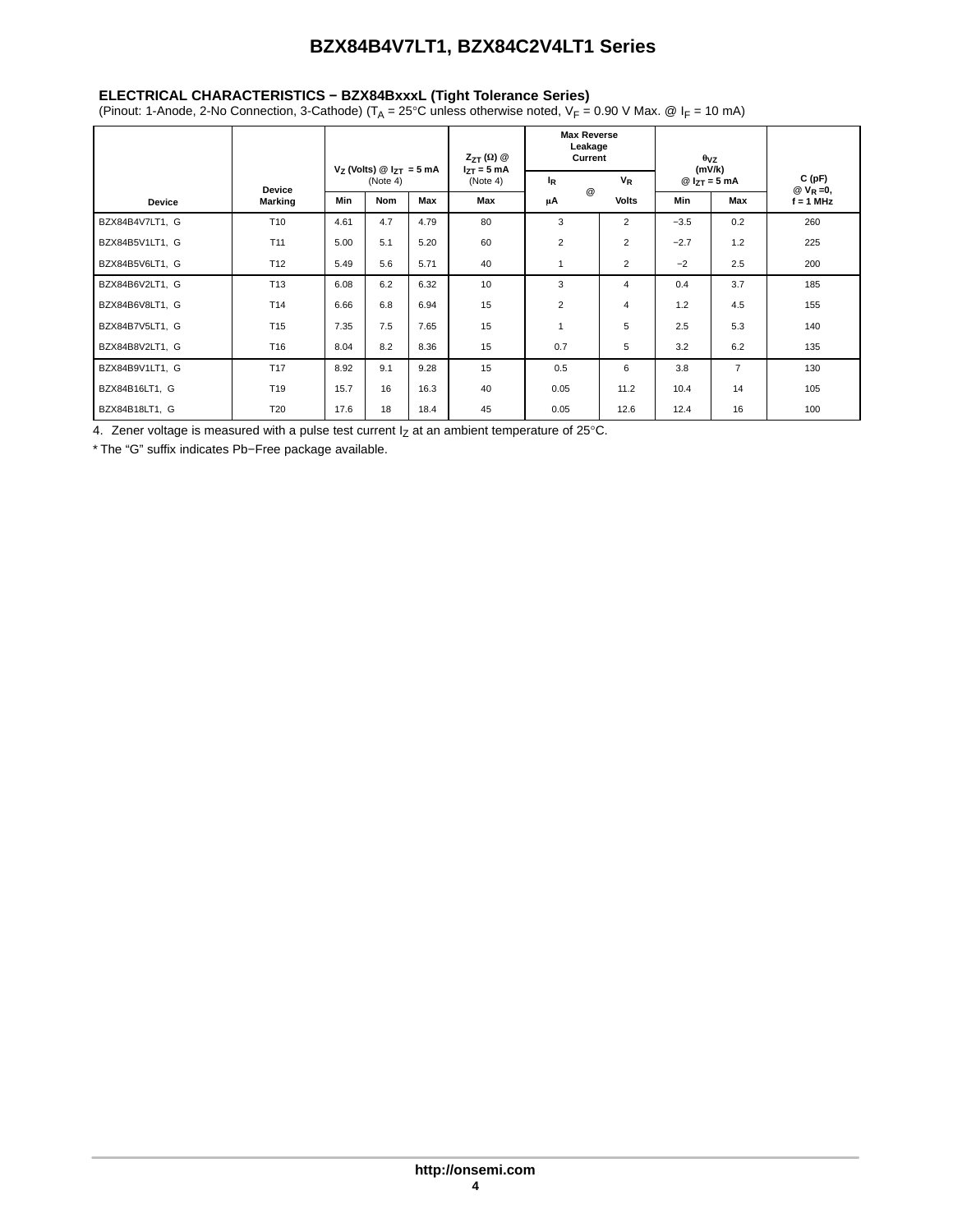### **TYPICAL CHARACTERISTICS**



**Zener Impedance**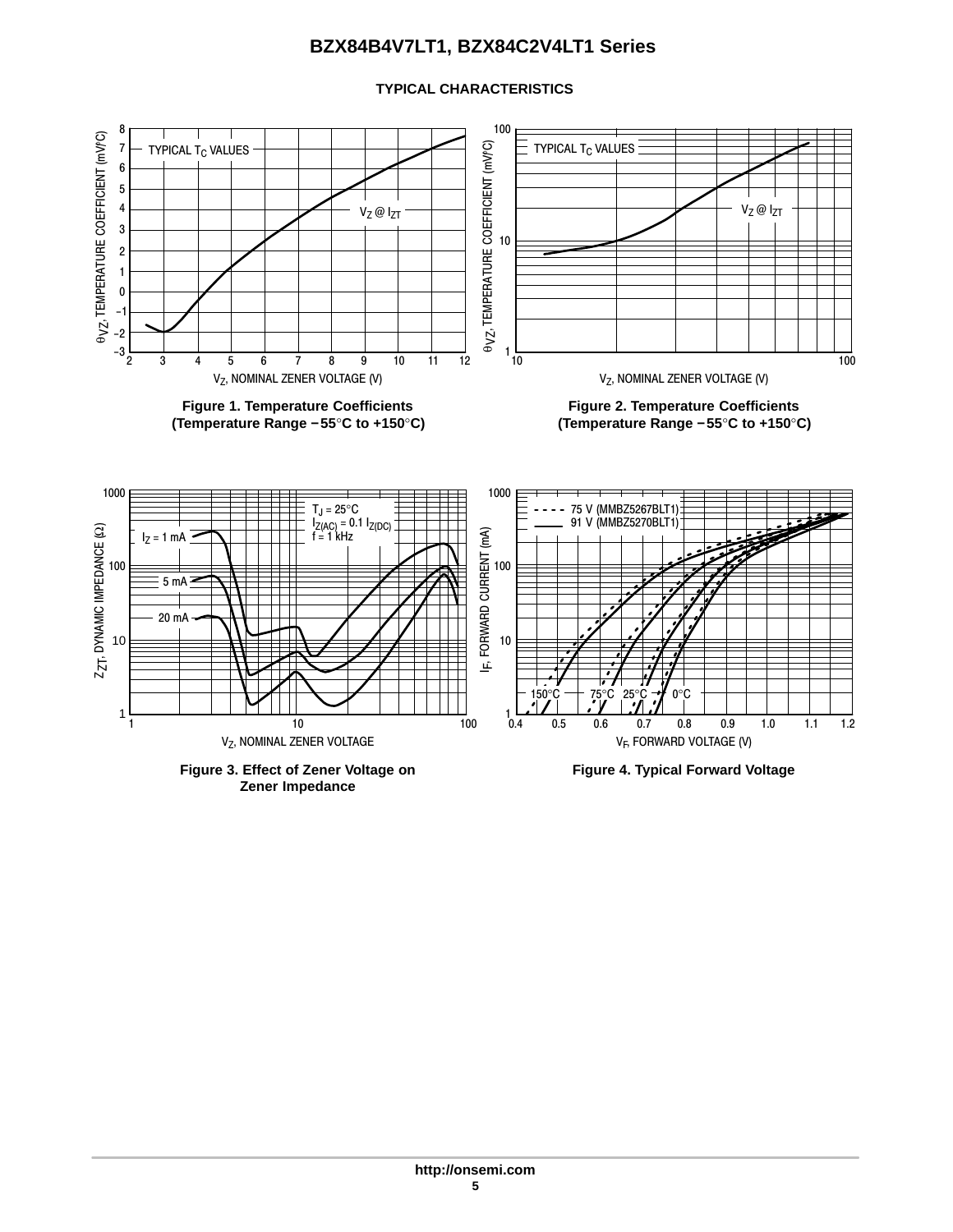#### 1000 1000  $\mathsf{T}_\mathsf{A}$  = 25°C IR, LEAKAGE CURRENT (LA) IR, LEAKAGE CURRENT (μA) 100 0 V BIAS  $1$  V BIAS  $\equiv$ 10 C, CAPACITANCE (pF) C, CAPACITANCE (pF) 100 1 +150°C BIAS AT 0.1 50% OF V<sub>Z</sub> NOM 0.01 10  $+25\,^{\circ}\text{C}$ 0.001 <u>–55 °C</u> 0.0001 0.00001 1 90 100 1 10 0 10 20 30 40 50 60 70 80 V<sub>Z</sub>, NOMINAL ZENER VOLTAGE (V) V<sub>Z</sub>, NOMINAL ZENER VOLTAGE (V)

**TYPICAL CHARACTERISTICS**







**Figure 7. Zener Voltage versus Zener Current (VZ Up to 12 V)**

100 10 1  $\geq 0.1$  $\frac{1}{10}$   $\frac{1}{30}$   $\frac{1}{50}$   $\frac{1}{70}$   $\frac{1}{90}$  $T_A = 25^{\circ}C$